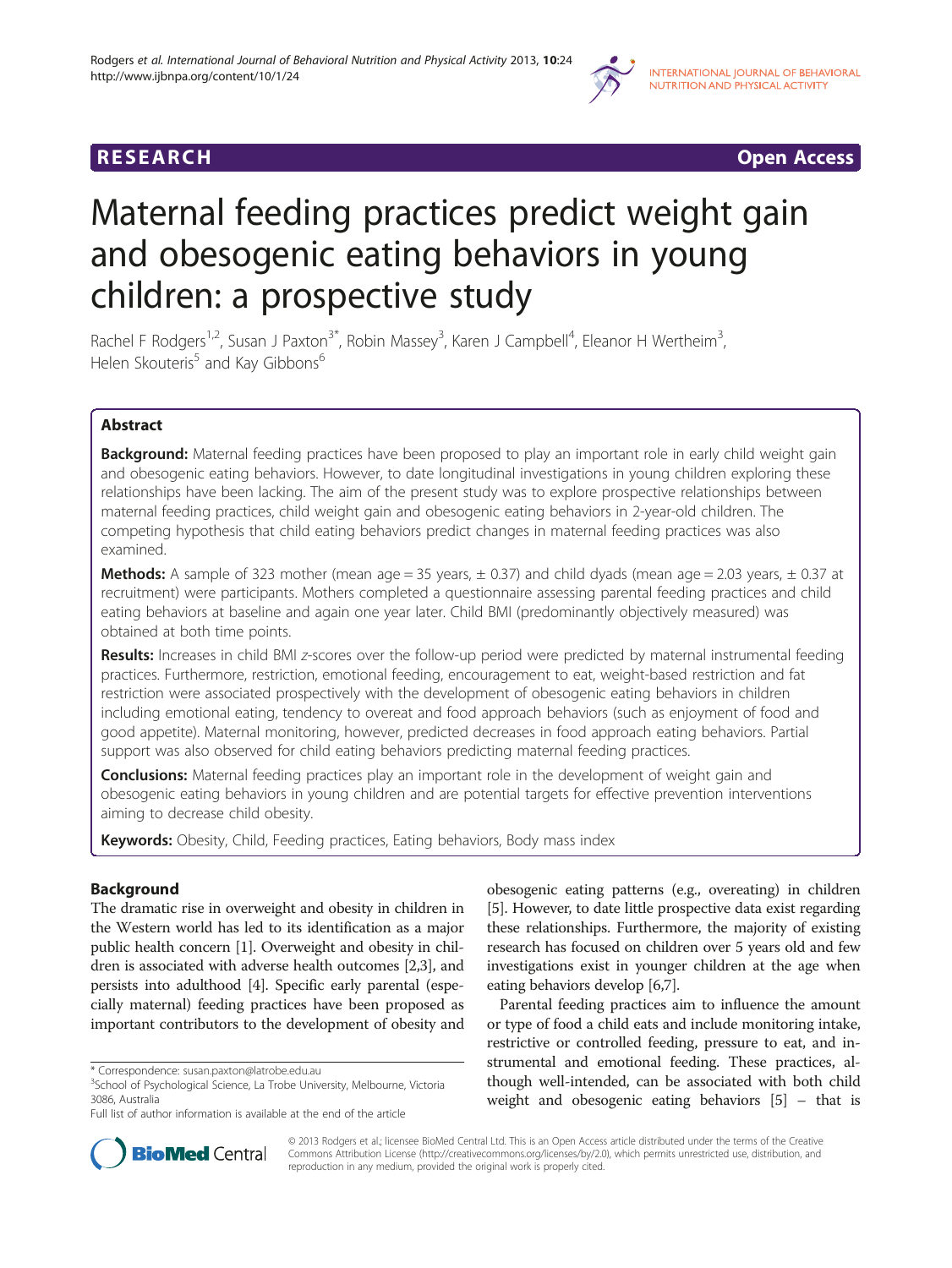eating behaviors associated with higher calorie intake and overweight, including eating in absence of hunger, lack of caloric compensation, and a fast eating rate [[6\]](#page-8-0). As feeding practices are potentially modifiable risk factors, understanding relationships between parent feeding practices and child weight and eating behaviors is of importance. However, to date, there has been a lack of clearly defined constructs describing maternal feeding practices, as existing measures present considerable overlap. We aim to clarify a set of core independent constructs representing maternal feeding styles and to identify which components most influence child body mass index (BMI) and eating behaviour.

Previous studies focusing on relationships between maternal feeding practices and child outcomes have produced inconsistent findings and focused on disparate concepts. Maternal monitoring, that is keeping track of one's child's eating, could be expected to result in healthy weight and eating behaviors, particularly at a very young age when mothers still strongly direct their child's eating. While self-reported parent monitoring has been shown in one study to prospectively predict lower BMI [[7\]](#page-8-0), more often studies have found no relationship with weight change [\[8](#page-8-0)-[10](#page-8-0)].

Restrictive feeding practices involve regulating the type and amounts of foods eaten by children. Although parents may attempt to restrict their children's eating to reduce weight and maintain health, theorists suggest restriction may lead to the opposite effect by encouraging children to seek out restricted foods and failing to help children regulate eating based on satiety [\[5\]](#page-8-0). Longitudinal studies have provided mixed results. Consistent with theorists' expectations, maternal restrictive practices have predicted increased BMI z-scores from 5 to 7 years [\[7](#page-8-0)], and greater eating when not hungry [\[11\]](#page-8-0). However, consistent with likely parental intentions, maternal restriction has also predicted decreased BMI [\[10,12](#page-8-0)]. Finally, other authors have not found maternal restrictive feeding practices predicted changes in child adiposity [[8,9\]](#page-8-0). One potential explanation for these disparate findings is that different scales have been used to operationalize restrictive feeding. To address this, the present study included five frequently used measures of maternal feeding practices to uncover separate dimensions of maternal feeding before exploring their relationships with child obesogenic eating behaviors and weight change in a sample of younger children.

Parental feeding practices aiming to control when, where and what children eat have also been examined. A distinction has been proposed between overt and covert methods of controlled feeding and their respective influence on child weight and eating behaviors [\[13](#page-8-0)]. Overt control refers to explicit control over food consumption, such as being firm about what a child should eat. In one of the few prospective studies of very young children,

overt control predicted increased BMI in children aged 12 months [[14](#page-8-0)]. Covert control refers to the extent to which parents manage children's food environments and restrict access to unhealthy foods, such as avoiding keeping snack foods in the house. Maternal covert control has been cross-sectionally associated with unhealthy snacking in children [[13,15\]](#page-8-0). However, longitudinal explorations of overt and covert controlled feeding practices in relation to child weight status or obesogenic eating behaviors are lacking.

Another feeding practice, pushing to eat, might be expected to predict weight gain over time, although this has not been observed consistently. Among children from birth to 2 years old, as well as in a sample of 5 year olds, maternal pressure to eat has been found to predict lower BMI one year later [[7,10\]](#page-8-0), increases in child BMI [[16\]](#page-9-0), or to reveal no association with weight change or eating outcomes [[8](#page-8-0),[9\]](#page-8-0). Maternal pushing to eat has also been associated with greater fat intake, which in turn was associated with increased BMI [\[17](#page-9-0)]. Prompting and encouragement to eat more or try new foods has also been considered in relation to child weight status and obesogenic eating behaviors [\[18](#page-9-0)]. However, the little existing cross-sectional research has shown an inconsistent association between encouragement to eat and child BMI [\[19,20\]](#page-9-0), and further research is warranted.

Feeding practices which promote the use of food for reward or emotional regulation have also been postulated to influence child weight status and obesogenic eating behaviors. One such practice is instrumental feeding which involves using food as a reward for a desired outcome (e.g., in return for good behaviour). It has been suggested that reinforcing positive associations of palatable foods through instrumental feeding could strengthen the preference for reward (usually high-calorie) foods [[21](#page-9-0)]. In one cross-sectional study, maternal instrumental feeding was associated positively with children's snacking behaviors [[22\]](#page-9-0). Furthermore, associations between maternal instrumental feeding and food enjoyment and food responsiveness in 3 to 6 year-olds have been found [\[23\]](#page-9-0) but no significant association was found between instrumental feeding and child BMI z-scores in the only cross-sectional study that examined this relationship [\[19\]](#page-9-0). Although data is lacking, emotional feeding, i.e., using food to help a child regulate emotions, has also been posited to be associated positively with child weight status and obesogenic eating behaviors as a result of encouraging children to eat in the absence of hunger [\[19,20,22](#page-9-0)].

In summary, the existing literature examining parental feeding practices as predictors of changes in child weight and obesogenic eating behaviors is inconsistent and lacks longitudinal studies in very young children. Measurement issues may partially account for these discrepancies. Furthermore, most studies have focused solely on BMI as an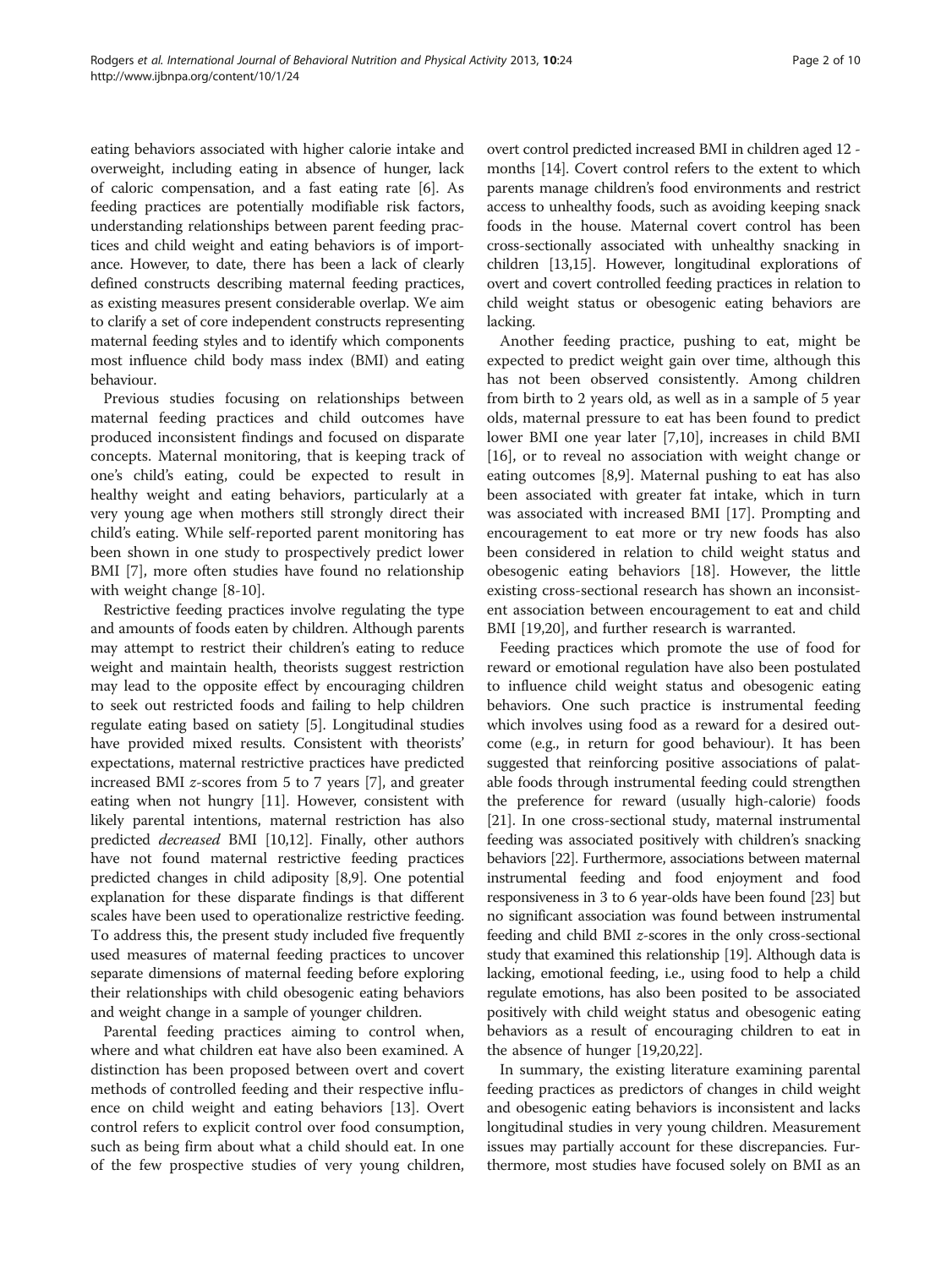<span id="page-2-0"></span>outcome, rather than considering child eating behaviors that potentially contribute to overweight.

The principle aim of the present study was therefore to explore the role of a wide range of maternal feeding practices in relation to weight gain and obesogenic eating behaviors in a sample of 2 year-old children. To date, a variety of potentially overlapping constructs exist in the literature. Consequently, a preliminary aim was to conduct a principal components analysis to clarify a set of core independent constructs representing maternal feeding styles. Next, we aimed to identify which components of mothers' feeding practices prospectively predicted the development of obesogenic child eating behaviours and BMI. We hypothesized that restrictive and controlling maternal feeding practices would be associated positively with increases in child BMI z-score over time, and we expected these maternal feeding practices to be associated positively, both cross-sectionally and prospectively, with obesogenic child eating behaviors. In order to test the competing hypothesis by which child eating behaviors predict changes in maternal feeding practices, we also examined these relationships prospectively.

# Methods

#### Participants

Participants were 323 parent–child dyads recruited in 2008 (Time 1). A subsample of the first 284 dyads

recruited was invited to participate in the second wave of the study a year later (Time 2). Of these, 222 accepted (78% retention rate). Children were aged between 1.5 to 2.5 years (mean age = 2.03 years,  $\pm$  0.37) at recruitment. Mothers (mean age = 35 years,  $\pm$  0.46) were included if they were over the age of 18 years and had a child between 1.5 and 2.5 years old, could read and understand English, and had children with no food allergies, intolerances or deficiencies. Mothers, on average were well educated, and had a medium household income (Table 1).

# Measures

#### Anthropometric assessment

Body Mass Index (BMI). Child height (to the nearest .1 of a centimetre) and weight (to the nearest .1 of a kilogram) were obtained and children's BMIs were calculated and converted into a standardized z-score [\[24\]](#page-9-0) adjusting for age and gender (referred to as BMIz). Children were lightly clothed for all measurements with shoes removed. All children were weighed by the researcher at Time 1. At Time 2, 64.1% were weighed by researchers but due to resource limitations, 35.9% were not. In the latter cases, maternal health records were used if the child had been measured within the last 3 weeks or parent report was used as last resort.

|                             | Range    | Time 1 Mean (SD) | Time 2 Mean (SD)          |
|-----------------------------|----------|------------------|---------------------------|
|                             |          | $N = 323$        | $N = 222$                 |
| <b>Education</b>            |          |                  |                           |
| University course completed |          | 73.7%            | 65.4%                     |
| Some additional training    |          | 9.0%             | 10.0%                     |
| Secondary school completed  |          | 11.8%            | 11.9%                     |
| Some secondary school       |          | 5.0%             | 10.3%                     |
| Income                      |          |                  |                           |
| Under \$20,000              |          | 2.7%             | 0.8%                      |
| \$20,000 to \$60,000        |          | 22.5%            | 20.8%                     |
| \$61,000 to \$100,000       |          | 37.0%            | 37.0%                     |
| \$101,000 to \$140,000      |          | 18.0%            | 19.2%                     |
| Over \$140,000              |          | 19.8%            | 20.8%                     |
| Child BMI z score           |          | 0.30             | $0.10*$                   |
| Satiety responsiveness      | $4 - 20$ | $3.07$ (.57)     | $3.14$ (.59)*             |
| Slowness in eating          | $3 - 15$ | 2.86(.72)        | $2.95$ (.67)**            |
| Food fussiness              | $4 - 20$ | $2.63$ $(.75)$   | $2.77$ $(.79)$ ***        |
| Food responsiveness         | $8 - 40$ | 2.20(65)         | $2.26$ (.60) <sup>*</sup> |
| Enjoyment of food           | $5 - 25$ | $3.77$ $(.75)$   | 3.74(67)                  |
| Desire to drink             | $3 - 15$ | 2.57(0.80)       | $3.06$ $(.70)$ ***        |

 $*p < .05, **p < .01, **p < .001.$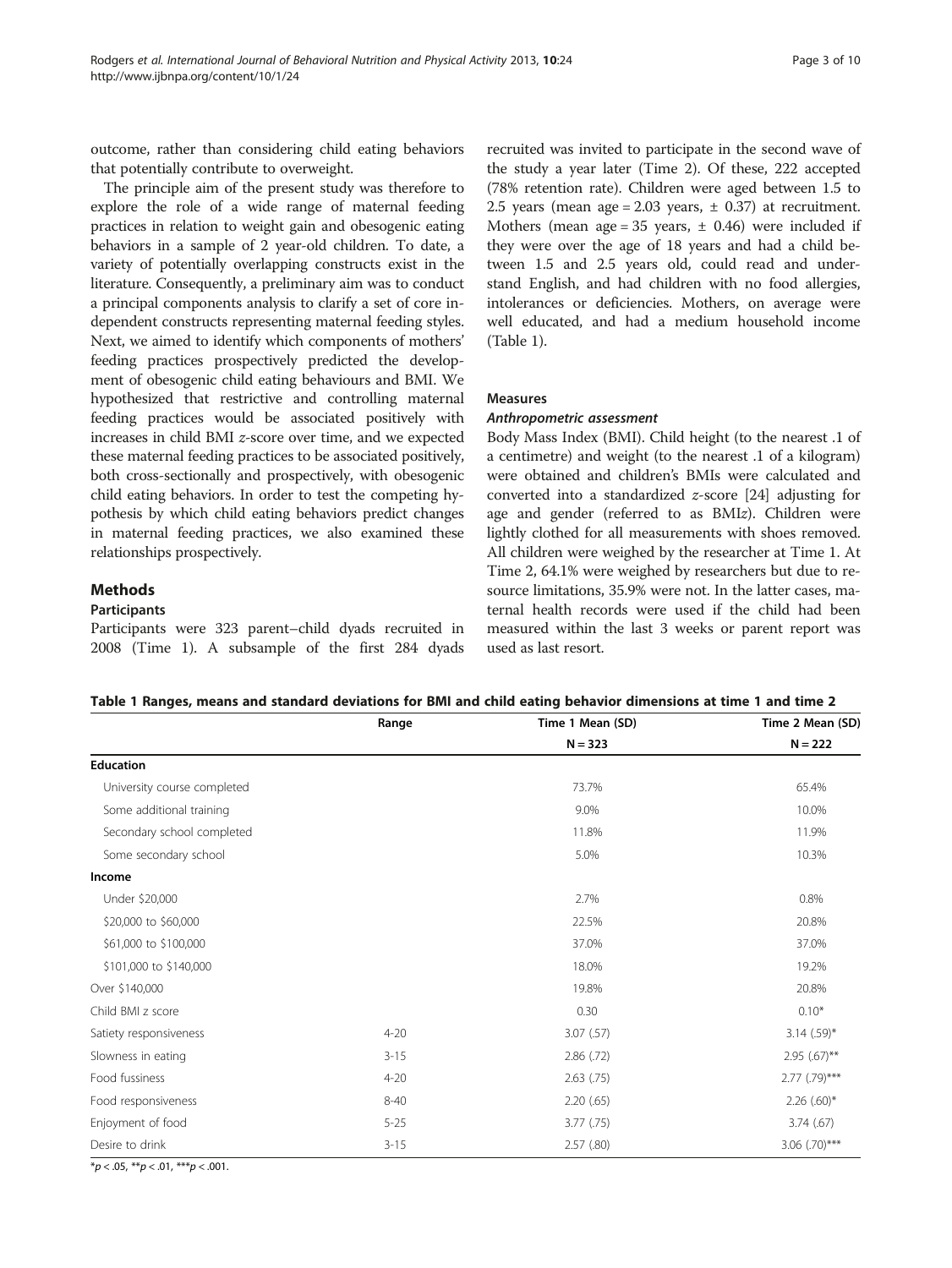#### Maternal feeding practices

Five main measures assessing maternal feeding behaviors were identified which contained subscales related to monitoring, restriction and control, pressure or prompting to eat, and instrumental and emotional feeding.

Child Feeding Questionnaire (CFQ [\[25](#page-9-0)]). Maternal restriction and monitoring of children's food and energy intake were measured using the Restriction and Monitoring subscales from the Child Feeding Questionnaire [[25](#page-9-0)], which has been demonstrated to have good validity, reliability [\[26](#page-9-0)] and internal consistency [\[9](#page-8-0)[,27\]](#page-9-0) in children aged 2 to 11 years. The eight item Restriction subscale assesses the degree to which parents attempt to restrict their child's food intake and eating during meals. The three item Monitoring subscale assesses the degree to which parents keep track and notice their child's food. Each item is rated on a 5-point Likert scale ranging from 1 (disagree) to 5 (agree).

Preschooler Feeding Questionnaire (PFQ [\[28](#page-9-0)]). The five item Pushing to Eat subscale was used to assess parents' inclination to pressure their child to consume more food. The four item Using Food to Calm subscale was used to assess parents' tendencies to provide children with food as a means of regulating their negative affect. Each item is rated on a 5-point Likert scale ranging from 0 (never) to 4 (always). This scale has been shown to have good internal validity in a preschool sample [[29\]](#page-9-0).

Parent Feeding Style Questionnaire (PFSQ [[20\]](#page-9-0)). The four item Instrumental feeding subscale was used to assess the degree to which parents used food as a reward. The five item Emotional feeding subscale assesses the degree to which parents used food to regulate their child's negative affect. The ten item Control subscale was use to assess the degree to which parents control their child's eating patterns. Each item was rated on a 5-point Likert scale ranging from 1 (never) to 5 (always). These scales have demonstrated good test-retest reliability and internal reliability in preschool samples [[20\]](#page-9-0).

Control Over Eating Questionnaire (COEQ [\[13](#page-8-0)]). Overt forms (firmness regarding child's eating patterns) and covert forms (control of the food environment) of parent control over children's eating were measured using the five item Overt Control and the five item Covert Control subscales of the COEQ. Each item is rated on a 5-point Likert scale ranging from 1 (never) to 5 (always). These scales have demonstrated good internal reliability in children aged 4 to 11 years [\[13](#page-8-0)].

Comprehensive Feeding Practices Questionnaire (CFPQ [[29](#page-9-0)]). The seven item Restriction for Weight Control subscale was used to assess parents' restriction of food, particularly high sugar and fat foods in order to control their child's weight. The three item Food as a Reward subscale assesses parents' use of food as a reward for

good behaviour. The five item Control subscale assesses parents' tendencies to control what and when their child ate. The four item Modelling subscale assesses parents' efforts to model the eating of healthy foods. This scale has been shown to possess good psychometric properties in samples of children aged 2 to 8 years old [\[29\]](#page-9-0).

#### Child eating behaviors

The Child Eating Behavior Questionnaire (CEBQ [[30](#page-9-0)]) was used to assess food approach and avoidant eating styles in children. The scale has previously been shown to have good psychometric properties in children aged 3 to 8 [[31-33\]](#page-9-0). The present study used 6 of the original 8 subscales: the five item Enjoyment of Food subscale, the five item Food Responsiveness subscale, the three item Desire to Drink, the nine item Satiety Responsiveness/ Slowness in Eating subscale, and the four item Food Fussiness subscale. The other two subscales were not used due to significant overlap with other included measures. Each item was rated on a 5-point Likert scale ranging from 1 (never) to 5 (always). Items from each subscale were summed and averaged to create a final score.

The parent version of the Dutch Eating Behaviour Questionnaire (DEBQ-P [\[34](#page-9-0)]) was used to assess external and emotional eating styles in children. The emotional eating subscale (13 items) was used to assess children's tendencies to eat in response to negative affect. The external eating subscale (8 items) was used to assess children's eating in response to food-related stimuli, regardless feelings of hunger. The items are scored on a 5-point Likert-type scale ranging from 1 (never) to 5 (very often). The parent version of the DEBQ has been shown to have good validity [\[34](#page-9-0)].

#### Procedure

La Trobe Human Ethics Committee approval was received. Most participants were recruited from local playgroups within the greater metropolitan area of Melbourne (Victoria, Australia) at which a researcher presented study information and recruited interested mothers. A minority of participants were recruited from maternal and child health centres, leaflets, advertisement in local papers and word of mouth. Following written consent, children's height and weight were measured at an interview at participants' homes. Parents completed identical questionnaires at baseline (Time 1) and approximately 52 weeks later (Time 2); questionnaires were returned by reply paid envelope. Mothers received a \$10 gift card on each occasion.

# Statistical analyses

A square root transformation was conducted on Time 1 Weight-based restriction to improve normality. When transformations were insufficient, non-parametric statis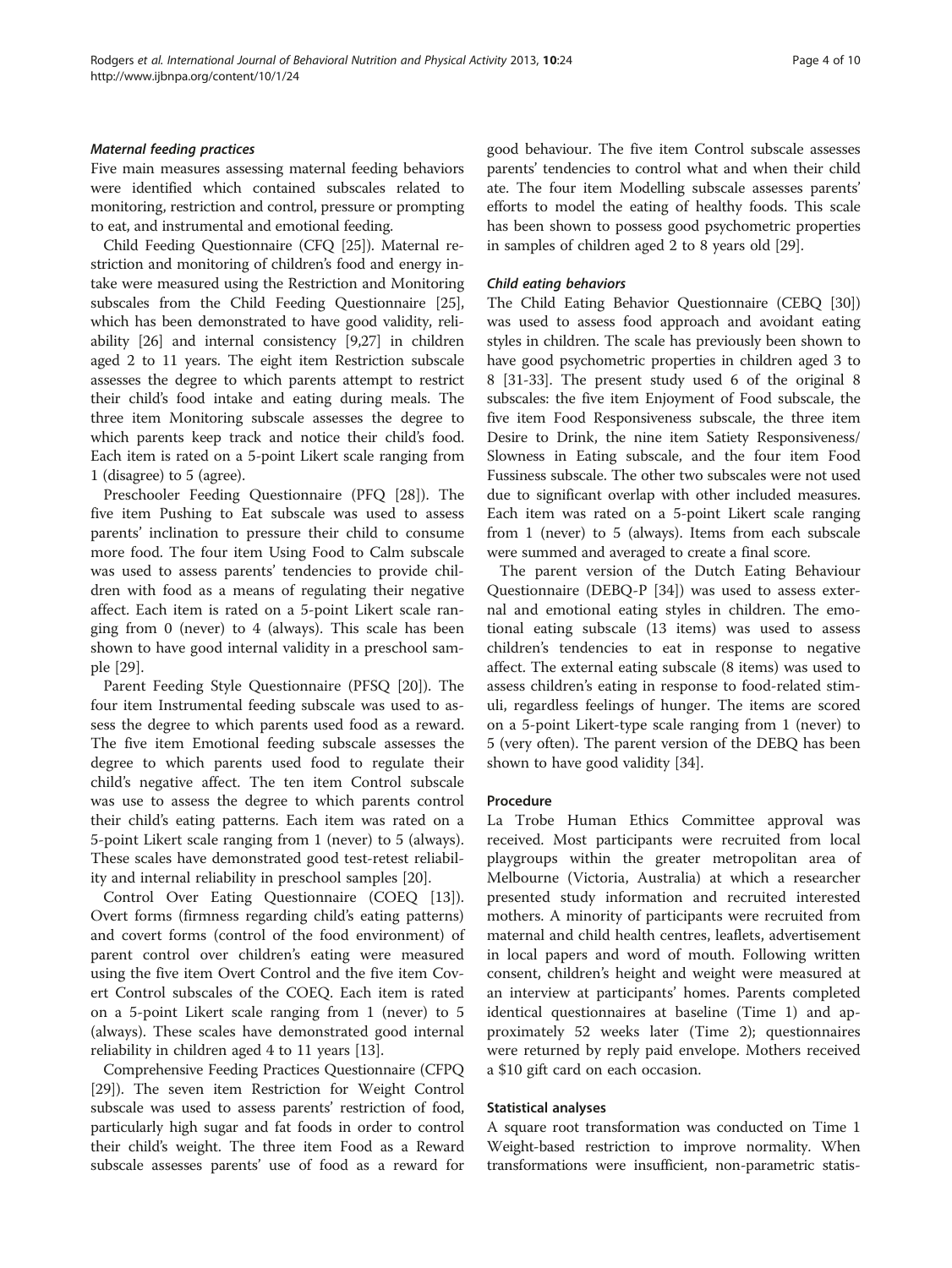tics and robust methods were used. Data reduction was conducted using principal component analysis. A BMIz change score was computed by subtracting Time 2 BMIz scores from Time 1 values. Relationships between maternal feeding practices and BMIz change, as well as child eating behaviors were explored with correlational analyses at each time point. Prospective relationships between (1) maternal feeding practices at Time 1 and child eating behaviors at Time 2; and (2) between child eating behaviors at Time 1 and maternal feeding practices at Time 2, were investigated using hierarchical multiple regression analyses. Analyses exploring prospective relationships included only the subsample which completed both assessments  $(N = 222)$ . One outlier was excluded.

# Results

# Participant characteristics

Mean self-reported maternal BMI was  $24.21$  ( $\pm$  4.66) with 4.7% of mothers underweight, 60.3% of mothers in the healthy weight range, 24.4% overweight, and 10.6% obese (Table [1\)](#page-2-0). At Time 1, 6.8% of children were underweight (BMI <  $5^{\text{th}}$  percentile), 16.3% were overweight  $(85<sup>th</sup>$  percentile  $\leq$  BMI  $<$  95<sup>th</sup>) and 11.1% were obese (BMI  $\geq$  95<sup>th</sup> percentile). At Time 2, 7.2% of children were underweight, 15.3% were overweight and 4.5% were obese. Weight status of both mothers and children was comparable to national data, although at Time 1, our sample was slightly heavier than the national average [[35,36\]](#page-9-0). There was no difference in BMIz at Time 1 between children who were included in the follow-up and those who were not. Descriptive statistics for eating behaviors and BMIz at Time 1 and Time 2 are shown in Table [1](#page-2-0). BMIz decreased from Time 1 to Time 2, but scores on all eating subscales increased significantly. There was no difference in BMIz change score between children measured by researchers and those who were not (measured mean =  $-0.18$  (SD = 1.16), not measured mean =  $-0.20$  (SD = 1.14),  $t(218) = -0.12$ ,  $p = .90$ ).

# Analysis of scale components

To explore the components of maternal feeding practice and child eating behavior measures, two principal component analyses (PCA) were conducted. The first PCA was conducted on the 78 Time 1 maternal feeding practice items. Eigenvalues and the scree plot indicated a 9 factor solution explaining 48% of the total variance, with interpretable dimensions after rotation. The first factor, "Instrumental Feeding", displayed high loadings of the 4 items of the PFSQ Instrumental Feeding subscale, the 3 items of the CFPQ Food as Reward subscale as well as 2 items from the CFQ Restriction subscale. On the second factor, "Encouragement", the 8 PFSQ Encouragement/ Prompting subscale items, 3 items of the CFPQ Encouragement to Variety subscale, and 3 items of the CFPQ

Modelling subscale loaded. On the third factor, "Emotional Feeding", the 5 PFSQ Emotional Feeding subscale items and 4 items of the PFQ Use of Food to Calm subscale loaded highly. The fourth factor, "Control", revealed high loadings for the 10 items of the PFSQ Control subscale as well as 4 items of the COEQ Overt Control subscale. The fifth factor, "Covert Control", displayed high loadings for the 5 CORQ Covert Control subscale items. On the sixth factor, "Monitoring", the 3 CFQ Monitoring subscale items loaded. The seventh factor, "Pushing to Eat More", revealed high loadings for the 5 PFQ Pushing to eat more subscale items. The eighth factor, "Fat Restriction", revealed high loadings for 6 items of the CFQ Restriction subscale. Finally the ninth factor, "Weight-based Restriction", displayed high factor loadings for the 7 CFPQ Restriction for Weight Control subscale items. The standardized regression scores resulting from these factors were used in subsequent analyses [\[37](#page-9-0)].

An identical PCA was conducted for the Time 2 maternal feeding items in an attempt to replicate and confirm the structure. For the Time 2 items, the eigenvalues and the scree plot indicated an 8 factor solution was the best fit, explaining 48% of the total variance, with interpretable dimensions after rotation. The main differences with the Time 1 factor solution was that the five items from the Preschooler Feeding Questionnaire (PFQ [\[28](#page-9-0)]) loaded onto the Instrumental Feeding factor, the 3 items of the Child Feeding Questionnaire (CFQ [[25\]](#page-9-0)) loaded on the Fat Restriction factor, while the five reversed items of the Parental Feeding Style Questionnaire (PFSQ [[20\]](#page-9-0)) separated to form a separate Control factor. The use of both regular and reverse scored items in questionnaires is intended to decrease response biases, however previous research has shown that such items may perform poorly in factor analysis [\[38\]](#page-9-0). For the following analyses we therefore excluded the factor composed of the reverse scored items, and included the remaining 7 factors. Again, the standardized regression scores resulting from these factors were used in subsequent analyses [[37\]](#page-9-0). Using these scores there was no difference in maternal feeding practices between children who completed both time points and children who completed only Time 1 except on Fat-restriction (high in those who dropped out,  $p = .013$ ).

A second PCA was conducted on the 47 child eating behavior items at Time 1 and Time 2 separately. At Time 1, a 3 factor structure was revealed that explained 44% of the variance, with easily interpretable rotated factors. The first factor, "Emotional Eating", revealed strong factor loadings for the 13 items of the DEBQ-P Emotional Eating subscale. The second factor, "Food Approach", revealed strong loadings for the 4 items of the CEBQ Enjoyment of Eating subscale, negative loading of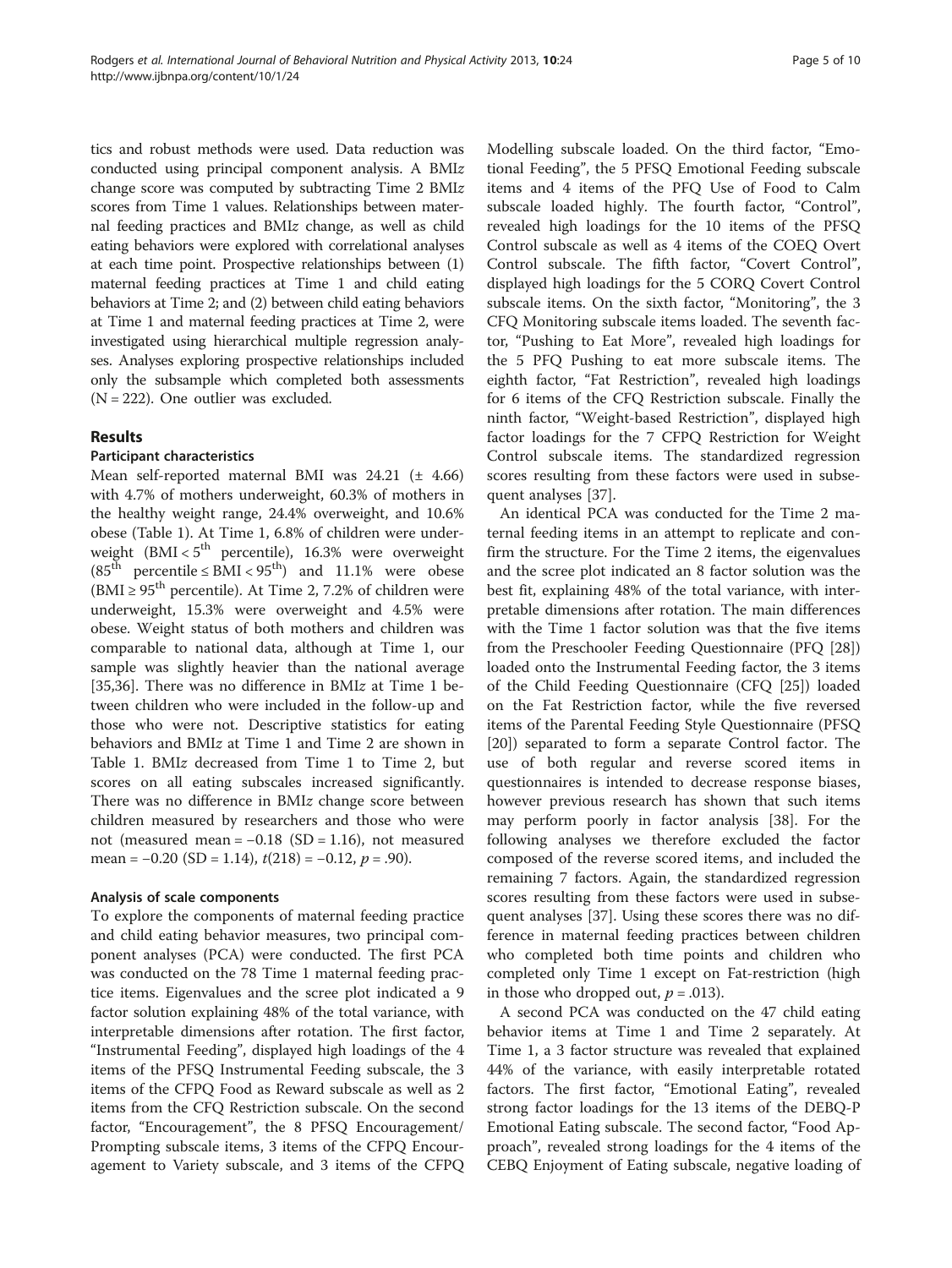the 9 CEBQ Satiety Responsiveness/Slowness of Eating subscale, and negative loadings of the 6 CEBQ Fussiness items. Finally the third factor, "Tendency to Overeat", revealed strong loadings for the 8 DEBQ-P External Eating subscale items, and the 3 CEBQ Desire to Drink subscale items and the 5 items of the Food Responsiveness subscale. Repeating the analysis with Time 2 items revealed an almost identical factor structure with the exception of one CEBQ item which loaded moderately strongly on the Tendency to Overeat factor at Time 1 and weakly on the Emotional Eating factor but the reverse was true at Time 2. Again the standardized regression factor scores derived for Time 1 and Time 2 were used in the subsequent analyses. (The PCA summary is available from the authors on request).

# Cross-sectional and prospective relationships between maternal feeding practices and child eating behaviors and BMIz change

Findings from the correlation analysis (Table 2) revealed that, cross-sectionally at Time 1, child emotional eating was correlated positively with instrumental and emotional feeding practices, and correlated negatively with controlling feeding practices. Child Food Approach correlated positively with maternal Encouragement, Covert Control, and Weight-based Restriction, and negatively with maternal Instrumental Feeding, Fat Restriction and Pushing to Eat More. Furthermore, there was a tendency towards a correlation with Control. Child Tendency to Overeat was correlated with maternal Instrumental Feeding, Emotional Feeding, Covert Control, Fat Restriction and Weightbased Restriction.

Prospectively at Time 2, these relationships were somewhat weakened. Time 2 child Emotional Eating was correlated with Time 1 maternal Emotional Feeding and correlated negatively with Monitoring while Encouragement just failed to meet significance. Time 2 child Food

Approach was correlated with Time 1 Encouragement and Weight-based Restriction and correlated negatively with Monitoring, while the correlation with Time 1 Instrumental Feeding just failed to meet significance. Time 2 Tendency to Overeat was correlated with Time 1 Encouragement to Eat, Emotional Feeding, Control and Fat Restriction.

In relation to our first hypothesis, child BMIz change was moderately and positively associated with Time 1 maternal Instrumental Feeding. However, this was the only significant relationship for BMIz change.

A second correlational analysis was conducted exploring the relationship between Time 1 child eating behaviors and Time 2 maternal feeding behaviors (Table [3](#page-6-0)). Prospectively, Time 1 child Approach was negatively correlated with Time 2 maternal Instrumental Feeding while Time 1 child Tendency to Overeat was positively correlated with Time 2 maternal Instrumental Feeding. Time 1 child Emotional Eating was positive correlated with Time 2 maternal Emotional Feeding. Time 1 child Food Approach was positively correlated with Time 2 maternal Encouragement.

Hierarchical multiple regression analyses were conducted for each Time 2 child eating behavior, with Time 1 scores for the relevant eating behavior entered in the first step to control for baseline scores, followed by the maternal feeding practices from Time 1 which displayed significant correlations with the Time 2 eating outcome in the second step so as to determine which predictor variables contributed unique variance (Table [4\)](#page-6-0). Regarding child Food Approach behaviour, after controlling for Time 1 levels in step 1, in step 2 maternal Monitoring, Weightbased Restriction and Encouragement contributed significantly to the explained variance of Time 2 child Food Approach behaviour. However, maternal Monitoring was the only significant unique predictor ( $\beta$  = -.14, p = .005). Regarding the prediction of child Tendency to Overeat,

Table 2 Correlations between maternal feeding practices, BMIz change and eating behaviors ( $N = 222$ )

|                                      |                                          |                                         | Time 1 child eating behaviors |                                 | Time 2 child eating behaviors           |                               |                                 |
|--------------------------------------|------------------------------------------|-----------------------------------------|-------------------------------|---------------------------------|-----------------------------------------|-------------------------------|---------------------------------|
| Time 1 maternal feeding<br>practices | <b>BMIz change</b><br>score <sup>P</sup> | <b>Emotional</b><br>eating <sup>5</sup> | Food<br>approach <sup>P</sup> | <b>Tendency to</b><br>overeat P | <b>Emotional</b><br>eating <sup>5</sup> | Food<br>approach <sup>P</sup> | <b>Tendency to</b><br>overeat P |
| Instrumental feeding                 | $.19***$                                 | $.16***$                                | $-15*$                        | $.15*$                          | .11                                     | $-12^{1}$                     | .10                             |
| Encouragement                        | .01                                      | .01                                     | $.27***$                      | .01                             | $-13^{1}$                               | $.24***$                      | $.15*$                          |
| Emotional feeding                    | $-0.04$                                  | $.39***$                                | $-0.02$                       | $.15*$                          | $.35***$                                | $-01$                         | $.19***$                        |
| Control                              | $-0.08$                                  | $-15*$                                  | .11 <sup>9</sup>              | .02                             | $-10$                                   | .08                           | $.18*$                          |
| Covert control                       | $-0.03$                                  | .02                                     | $.16***$                      | $.16***$                        | $-.04$                                  | .11                           | .04                             |
| Monitoring                           | .02                                      | $-111$                                  | .04                           | .00                             | $-16*$                                  | $-15*$                        | .02                             |
| Pushing to eat more                  | .00                                      | .06                                     | $-.12*$                       | .09                             | .03                                     | $-.07$                        | $-0.05$                         |
| Fat restriction                      | $-.01$                                   | $-0.02$                                 | $-19**$                       | $.21***$                        | .10                                     | $-.04$                        | $.21***$                        |
| Weight restriction                   | $-0.08$                                  | .09                                     | $.18***$                      | $.13*$                          | $.12^{9}$                               | $.21***$                      | .03                             |

Note:  $P =$  Pearson product–moment correlation;  $S =$  Spearman rho correlation;  $*p < .05$ ;  $**p < .01$ ;  $***p < .001$ ;  $\Pi = p < .10$ .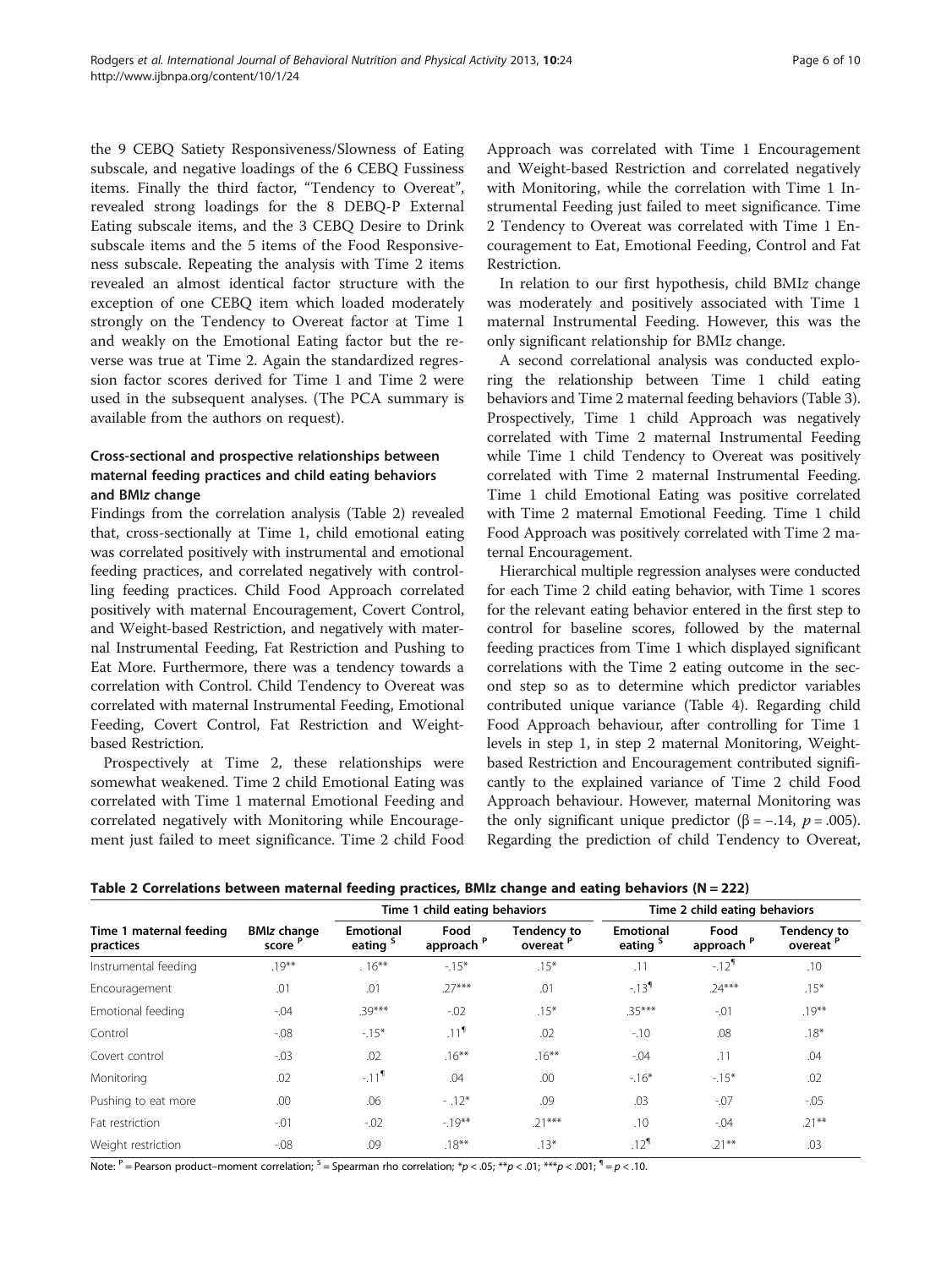|                                         | Time 2 Maternal feeding practices |                             |                       |        |                   |                      |                       |  |
|-----------------------------------------|-----------------------------------|-----------------------------|-----------------------|--------|-------------------|----------------------|-----------------------|--|
| Time 1 child eating<br><b>behaviors</b> | Instrumental<br>feeding           | <b>Emotional</b><br>feeding | Encouragement Control |        | Covert<br>control | Fat<br>restriction ' | Weight<br>restriction |  |
| <b>Emotional Eating</b>                 | 09                                | $.29***$                    | $-.03$                | $-.01$ | .10               | $-.03$               | $-0.06$               |  |
| Food approach                           | $-33***$                          | $-0.05$                     | $22**$                | .03    | .06               | $-10$                | .13 <sup>9</sup>      |  |
| Tendency to overeat                     | $.30***$<br>$\mathbf{r}$          | .05                         | .00                   | .01    | $14^{1}$          | .08                  | .02                   |  |

<span id="page-6-0"></span>Table 3 Spearman correlations between child eating behaviors at time 1 and maternal feeding practices at time 2

Note:  $* p < .05; ** p < .001; ** p < .001;$ <sup>1</sup> = p < .10.

after controlling for Time 1, maternal Emotional Feeding, Encouragement and Control feeding practices contributed significantly to Time 2 child Tendency to Overeat scores, with both Emotional Feeding ( $\beta$  = .14,  $p$  = .021) and Encouragement ( $\beta = .15$ ,  $p = .012$ ) emerging as significant unique predictors. Regarding child Emotional Eating at Time 2, after controlling for Time 1 levels, maternal Emotional Feeding and Monitoring significantly increased the explained variance in the second step but Emotional Feeding was the only significant unique predictor ( $\beta = .14$ ,  $p = .012$ ). No regression analysis was conducted for BMIz change as Instrumental Feeding would have been the only predictor.

As a final analysis, we conducted hierarchical multiple regression analyses, for each Time 2 maternal feeding practice, with Time 1 scores for the relevant feeding practice entered in the first step to control for baseline scores, followed by the child eating behaviors from Time 1. Findings revealed that, controlling for Time 1 maternal Instrumental Feeding, child Time 1 Approach ( $\beta$  = -.18,  $p = .003$ ) was a significant negative predictor of Time 2 Instrumental Feeding and child Time 1 Tendency to Overeat was a significant positive predictor  $(\beta = .24, )$  $p = .001$ ,  $F(4, 184) = 26.11$ ,  $p < .001$ ,  $R^2 = .35$ . Furthermore, controlling for Time 1 maternal Emotional Feeding, child Time 1 Emotional Eating was a significant predictor of Time 2 maternal Emotional Feeding ( $\beta$  = .13,

|  |  | Table 4 Predictors of child eating behaviors at time 2 |  |  |  |  |  |  |
|--|--|--------------------------------------------------------|--|--|--|--|--|--|
|--|--|--------------------------------------------------------|--|--|--|--|--|--|

 $p = .047$ ,  $F (4, 184) = 19.99$ ,  $p < .001$ ,  $R^2 = .31$ . Finally, controlling for maternal Time 1 Covert Control, child Time 1 Emotional Eating was a significant predictor of maternal Time 2 Covert Control  $(\beta = .11, p = .039)$ ,  $F(4, 184) = 52.02, p < .001, R^2 = .53.$ 

#### **Discussion**

Findings from this research support the importance of maternal feeding practices in relation to child weight gain and the development of obesogenic eating behaviors in young children. They provide evidence of the importance of considering maternal feeding practices in relation to obesity in childhood.

Our initial aim was to explore the factor structure of different measures of maternal feeding practices including instrumental feeding, encouragement, emotional feeding, control, covert control, monitoring, pushing to eat more, fat restriction, weight-based restriction. Our findings revealed that 9 dimensions best described these practices. Consistent with previous findings, overt and covert control described separate dimensions [\[17\]](#page-9-0), suggesting that direct control of the amount and type of food a child eats is distinct from attempting to create a non-obesogenic food environment. Our findings also revealed a distinction between restriction of high-calorie foods (fat restriction), and restriction of children's eating for weight control purposes (weight-based restriction). It could be argued

| Dependent variable (T2) | Predictors (T1)     | Step           | $R^2$ | $R^2$ Change | F                       | β                |
|-------------------------|---------------------|----------------|-------|--------------|-------------------------|------------------|
| Emotional eating        | Emotional eating    |                | .34   | $.34***$     | $F(1, 203) = 109.01$    | $.58***$         |
|                         | Emotional feeding   | 2              | .36   | $.02*$       | $F(3, 189) = 36.99$     | $.14*$           |
|                         | Monitoring          |                |       |              |                         | $-.01$           |
| Approach                | Approach            |                | .53   | $.53***$     | $F(1, 191) = 214.00***$ | $.73***$         |
|                         | Monitoring          | 2              | .55   | $.02*$       | $F(2, 191) = 58.81***$  | $-14***$         |
|                         | Weight restriction  | 2              |       |              |                         | .08              |
|                         | Encouragement       | $\overline{2}$ |       |              |                         | .05              |
| Tendency to overeat     | Tendency to overeat |                | .27   | $.27***$     | $F(1, 191) = 73.79***$  | $.53***$         |
|                         | Emotional feeding   | 2              | .32   | $.05***$     | $F(4, 192) = 23.87***$  | $.14*$           |
|                         | Encouragement       | 2              |       |              |                         | $.15*$           |
|                         | Control             | 2              |       |              |                         | .10 <sup>1</sup> |

 $*p < .05$ ,  $**p < .01$ ,  $**p < .001$ ,  $\P = p < .10$ .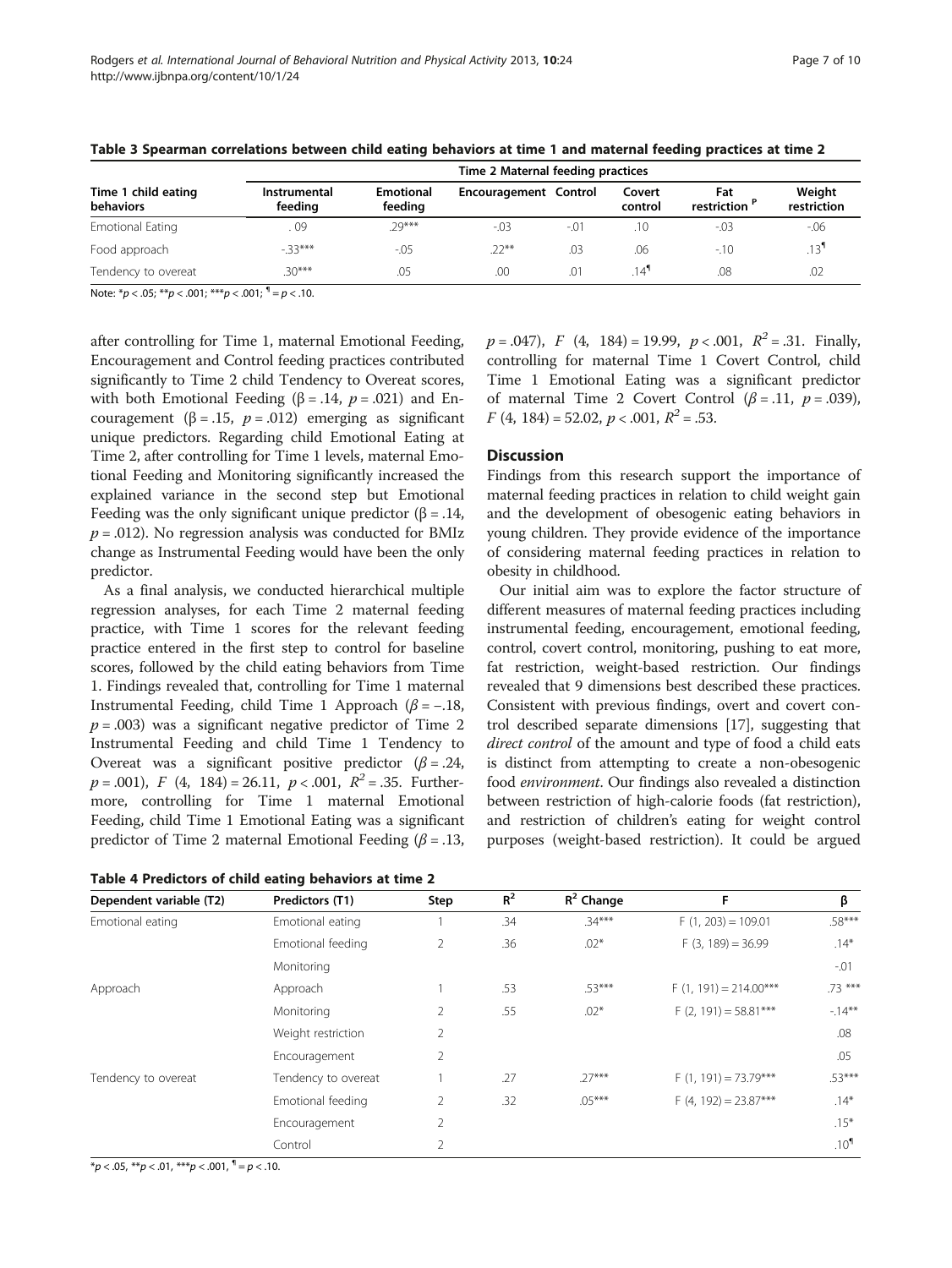that while the first might be directed towards health goals, the second is directed towards maintaining a low weight, perhaps for appearance considerations. A distinction between pushing to eat more and encouragement and reinforcement to eat more was also revealed. The failure to discriminate between these discrete dimensions may help explain previous discrepant findings regarding correlates of maternal restriction [\[10,11](#page-8-0)] and pressure to eat [\[10\]](#page-8-0).

Restrictive feeding practices revealed complex relationships with child eating outcomes. Consistent with our hypothesis, mothers who reported restricting their child's food for purposes of weight were more likely to report that their child tended to approach foods and to overeat at Time 1. Furthermore, restricting food for weight purposes was prospectively associated with food approach behaviors and revealed a similar trend with child emotional eating. In addition, mothers' restriction of child fat intake and child tendency to overeat were correlated both cross-sectionally and prospectively. Similarly, mothers' overt control was prospectively associated with children's tendency to overeat at follow-up. These findings are consistent with previous work among older children [[3,11\]](#page-8-0), and provide support for the proposal that, although practices such as encouraging a child to eat less for weight control purposes, restricting snacks between meals and limiting access to high-fat foods, may be intended to prevent weight gain, they may be counterproductive and lead to obesogenic eating behaviors in children such as regularly overeating [\[6](#page-8-0)]. Interestingly, our findings also revealed negative cross-sectional relationships between fat restriction practices and child food approach. It may be that parents of children with lower levels of food approach see less need to restrict the consumption of high-fat foods.

This study also explored the prospective relationships between instrumental and emotional feeding and children's weight gain and obesogenic eating behaviors. Findings revealed that maternal instrumental feeding was associated, cross-sectionally with child emotional eating, and tendency to overeat, as well as prospectively with greater child BMIz gains. Furthermore, controlling for Time 1 eating behaviors, maternal emotional feeding practices was a significant predictor of children's emotional eating and tendency to overeat one year later. Maternal instrumental feeding may lead to increased preference and consumption of high-calorie snacks in response to external cues in children and thus to weight gain. Furthermore, emotional eating in children has been associated with overweight [\[39](#page-9-0)] and the onset of binge eating disorder in adolescence [[40\]](#page-9-0) and is therefore important in the context of child obesity. These findings suggest that using food as a reward or a means of decreasing levels of negative affect in children may be

associated with long-term negative outcomes in terms of weight gain and dysfunctional eating patterns. Our findings are consistent with a causal relationship between feeding practices and change in BMI, rather than the opposite direction, in line with previous reports of the failure of BMI to prospectively predict maternal feeding practices among young children [[41](#page-9-0)]. Furthermore, it may be that these relationships vary with age and that these patterns are not present in older children who live in a less controlled environment in which maternal feeding practices may be diluted, thus partly explaining previous failures to evidence these relationships.

Among our sample, maternal monitoring of children's eating was prospectively negatively associated with both child food approach and tendency to overeat behaviors, and was a significant negative predictor of food approach when controlling for Time 1 food approach levels. Consistent with this finding, previous studies have described a negative relationship between monitoring and later BMI [[3\]](#page-8-0). It has been suggested that monitoring occurs in response to concerns regarding children's weight status [\[5](#page-8-0)]. Although this may be the case, our findings suggest that maternal monitoring of child highcalorie food intake may contribute to helping children develop healthy eating behaviors and regulate their desire for appetizing foods (i.e., food approach behaviors) and may convey to the child the idea that while such foods can be enjoyed they should not be consumed in large quantities or replace more healthy components of a daily diet.

Mothers' encouragement feeding practices were associated both cross-sectionally and prospectively with their child's food approach behaviors, and prospectively with children's tendency to overeat. Mothers' pushing to eat more, however, displayed only a weak negative crosssectional association with food approach, and a negative trend with BMIz gain. These results are consistent with previous reports that parental pressure to eat was related to decreases in BMI [\[3,10](#page-8-0)], and suggest that pressure to eat may occur in response to concerns about a child being underweight. Encouragement and prompting to eat, however, may provide positive reinforcement when children eat well and contribute to tendencies to eat in response to external prompts rather than internal satiety signals.

We also examined the reciprocal relationship in which child eating behaviors predict maternal feeding practices. Our findings provide some partial support for this pathway. Child tendency to overeat predicted increases in maternal instrumental feeding, and child food approach tendencies predicted decreases in maternal instrumental feeding. Furthermore, child emotional eating predicted increases in maternal emotional feeding and maternal covert control. The findings regarding increases in covert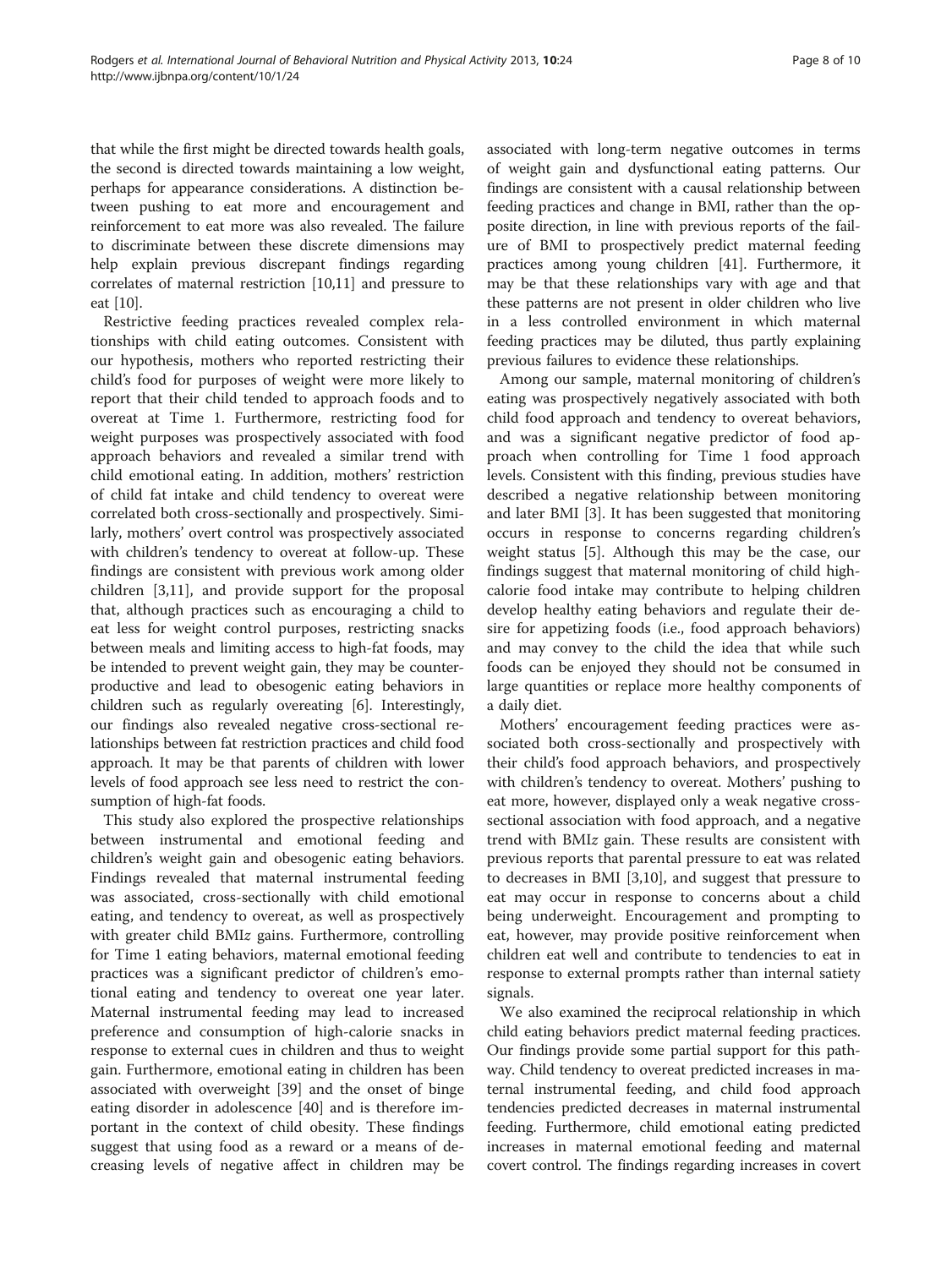<span id="page-8-0"></span>control are interesting as this has been suggested to be a particularly helpful feeding practice for helping children to achieve a healthy diet [[42](#page-9-0)]. These findings support previous accounts of a bidirectional relationship between maternal feeding practices and child eating behaviors [[43](#page-9-0)] and suggest that this interaction should be taken into account both in future research and the development of interventions.

Limitations of this research include the relatively small sample and whilst efforts were made to recruit widely, our sample is not necessarily representative. In addition, use of maternal self-report measures for feeding styles, child eating behaviors and a minority of Time 2 height and weight, may have biased our data. Finally, the somewhat small amount of variance in child BMIz change and eating behaviors explained by parent feeding practices (2-5%) suggests that other factors not assessed in this study are also likely to predict these outcomes. It has been suggested that other maternal variables including general parenting, family functioning and parental comments [[18,44,45\]](#page-9-0) might influence child weight gain and eating behaviors.

# Conclusions

Our study explored prospective relationships between a wide range of maternal feeding practices and both child weight gain and obesogenic eating behaviors among children aged 2 to 4 years. Findings suggest that maternal feeding practices contribute to shaping weight and related eating behaviors early in life. In particular, instrumental and emotional feeding as well as restriction and encouragement to eat more may be related to weight gain and obesogenic eating behaviors in young children. Furthermore, maternal monitoring of children's high-calorie food intake may contribute to shaping healthy eating patterns. While more longitudinal research would help confirm these mechanisms, the present findings suggest the usefulness of engaging parents of young children in obesity prevention interventions and helping parents implement feeding practices which shape healthy eating behaviors and effective strategies for weight control.

#### Competing interests

No author has any competing interests to declare.

#### Authors' contributions

RFR identified the research question, analysed data and wrote the manuscript. SJP was lead PI on the supporting grant, played a major role in the design of the study, oversaw data collection and cleaning, and assisted in preparation of the manuscript. RM was project manager and co-ordinated data collection and entry. KJC, EHW, HS and KG were PIs on the supporting grant, were closely involved in the design of the study and instrument selection, and assisted in preparation of the manuscript and data interpretation. All authors read and approved the final manuscript.

#### Authors' information

RFR is a Postdoctoral Research Fellow at Northeastern University, Boston. SJP and EHW are Professors in the School of Psychological Science at La Trobe

University, Melbourne. RM is a Research Officer in the School of Psychological Science at La Trobe University, Melbourne. KJC is Senior lecturer in Nutrition and Population Health, School of Exercise and Nutrition Science, Deakin University, Melbourne. HS is Associate professor in the School of Psychology, Deakin University, Melbourne. KG is Manager, Nutrition and Food Services, The Royal children's Hospital, Melbourne.

#### Acknowledgements

This research was funded by a grant from the National Heart Foundation (Australia) (Grant number: 501835) to Paxton, Wertheim, Campbell, Skouteris, and Gibbons.

#### Author details

<sup>1</sup>Department of Counseling and Applied Educational Psychology Northeastern University, Boston, MA 02115, USA. <sup>2</sup> Laboratoire de Stress Traumatique (EA- 4560), Universite Paul Sabatier, Toulouse, France. <sup>3</sup>School of Psychological Science, La Trobe University, Melbourne, Victoria 3086, Australia. <sup>4</sup>Centre for Physical Activity and Nutrition Research, Deakin University, Melbourne, Victoria 3125, Australia. <sup>5</sup>School of Psychology, Deakin University, Melbourne, Victoria 3125, Australia. <sup>6</sup>Nutrition and Food Services Royal Children's Hospital Melbourne, Melbourne, Victoria 3052, Australia.

#### Received: 23 October 2012 Accepted: 14 February 2013 Published: 18 February 2013

#### References

- 1. Crouch P, O'Dea JA, Battisti R: Child feeding practices and perceptions of childhood overweight and childhood obesity risk among mothers of preschool children. Nutr Diet 2007, 64:151–158.
- 2. Burke V: Obesity in childhood and cardiovascular risk. Clin Exp Pharmacol P 2006, 33:831–837.
- 3. Faith MS, Scanlon KS, Birch LL, Francis LA, Sherry B: Parent–child Feeding Strategies and Their Relationships to Child Eating and Weight Status. Obesity 2004, 12:1711–1722.
- Fuentes RM, Notkola IL, Shemeikka S, Tuomilehto J, Nissinen A: Tracking of body mass index during childhood: a 15-year prospective populationbased family study in eastern Finland. Int J Obes Relat Metab Disord 2003, 27:716–721.
- 5. Stang J, Loth KA: Parenting style and child feeding practices: Potential mitigating factors in the etiology of childhood obesity. J Am Diet Assoc 2011, 111:1301–1305.
- 6. Carnell S, Wardle J: Measuring behavioural susceptibility to obesity: Validation of the child eating behaviour questionnaire. Appetite 2007, 48:104–113.
- 7. Faith MS, Berkowitz RI, Stallings VA, Kerns J, Storey M, Stunkard AJ: Parental feeding attitudes and styles and child Body Mass Index: Prospective analysis of a gene-environment interaction. Pediatrics 2004, 114: e429–e436.
- 8. Spruijt-Metz D, Li C, Cohen E, Birch L, Goran M: Longitudinal influence of mother's child-feeding practices on adiposity in children. J Pediatr 2006, 148:314–320.
- 9. Webber L, Cooke L, Hill C, Wardle J: Child adiposity and maternal feeding practices: a longitudinal analysis. Am J Clin Nutr 2010, 92:1423-1428.
- 10. Farrow CV, Blissett J: Controlling feeding practices: Cause or consequence of early child weight? Pediatrics 2008, 121:e164–e169.
- 11. Birch LL, Fisher JO, Davison KK: Learning to overeat: maternal use of restrictive feeding practices promotes girls' eating in the absence of hunger. Am J Clin Nutr 2003, 78:215–220.
- 12. Campbell K, Andrianopoulos N, Hesketh K, Ball K, Crawford D, Brennan L, Corsini N, Timperio A: Parental use of restrictive feeding practices and child BMI z-score. A 3-year prospective cohort study. Appetite 2010, 55:84–88.
- 13. Ogden J, Reynolds R, Smith A: Expanding the concept of parental control: A role for overt and covert control in children's snacking behaviour? Appetite 2006, 47:100–106.
- 14. Fisher JO, Birch LL, Smiciklas-Wright H, Picciano MF: Breast-feeding through the first year predicts maternal control in feeding and subsequent toddler energy intakes. J Am Diet Assoc 2000, 100:641–646.
- 15. Brown KA, Ogden J, Vögele C, Gibson EL: The role of parental control practices in explaining children's diet and BMI. Appetite 2008, 50:252–259.